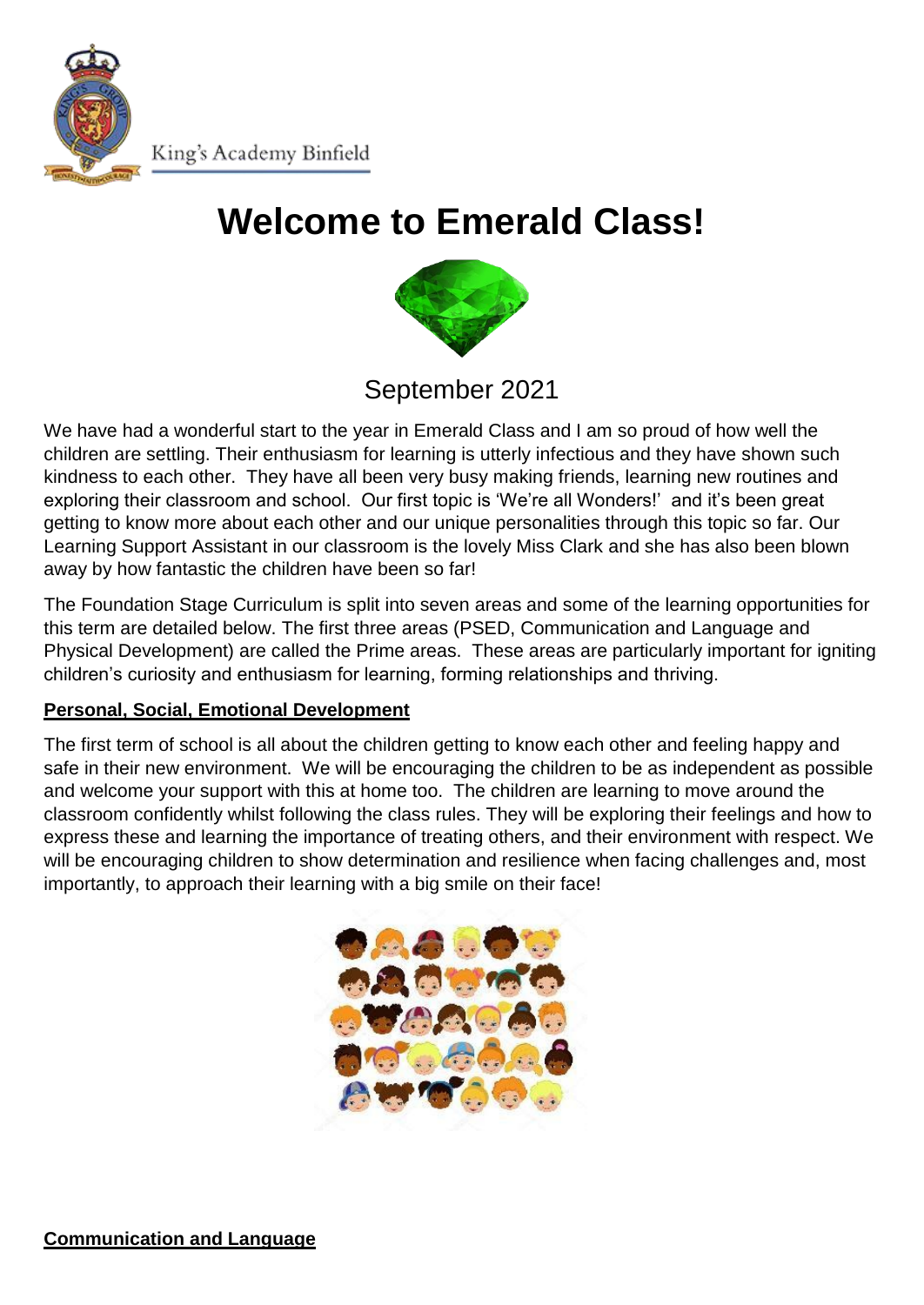There is lots of talk in Emerald Class and all children will be encouraged to practise their speaking and listening skills through a variety of activities like whole class carpet sessions, group work, circle time and play. They will be learning to listen and follow instructions and developing their ability to articulate their ideas and thoughts in well formed sentences. The children will learn a huge range of new vocabulary over the year including a weekly 'Word of the Week'. We will let you know the words of the week in our fortnightly newsletter so that you can encourage your child to use these words at home. The children will be developing new relationships, learning how to interact with each other and how to share resources in their new classroom environment.



#### **Physical Development**

This term we will be focusing on both gross and fine motor skills. We will be using trikes and scooters out in our garden and learning to travel over and under objects. We will pay a daily visit to our fabulous Trim Trail so the children can have fun climbing and taking risks! We will be using a range of resources to help develop fine motor skills like playdough, threading, puzzles and arts and crafts. We will also be developing independence with tasks such as taking off coats, toileting, undressing/dressing and using cutlery correctly at lunchtime. Please continue to encourage your child to be as independent as possible with these tasks at home. The children will have weekly PE lessons and for the first 6 weeks of this term they will be enjoying yoga sessions provided by a specialist teacher.



#### **Literacy**

During this term, we will be exploring lots of stories, songs and rhymes, which the children can share, join in with and talk about. The children will begin to learn their phonic sounds using the Ruth Miskin scheme, 'Read, Write Inc'. They will learn how to form letters correctly and will practise recognising and writing their name, using the correct pencil grip. We strive to foster a love of reading in the children and they will be read wonderful stories every day that transport them to all sorts of exciting places! We will read an engaging weekly text which the children's literacy lessons will revolve around and as their phonic knowledge develops they will begin to write more and more. The second half of the Autumn Term will be focused around Traditional Tales including The Gingerbread Man and The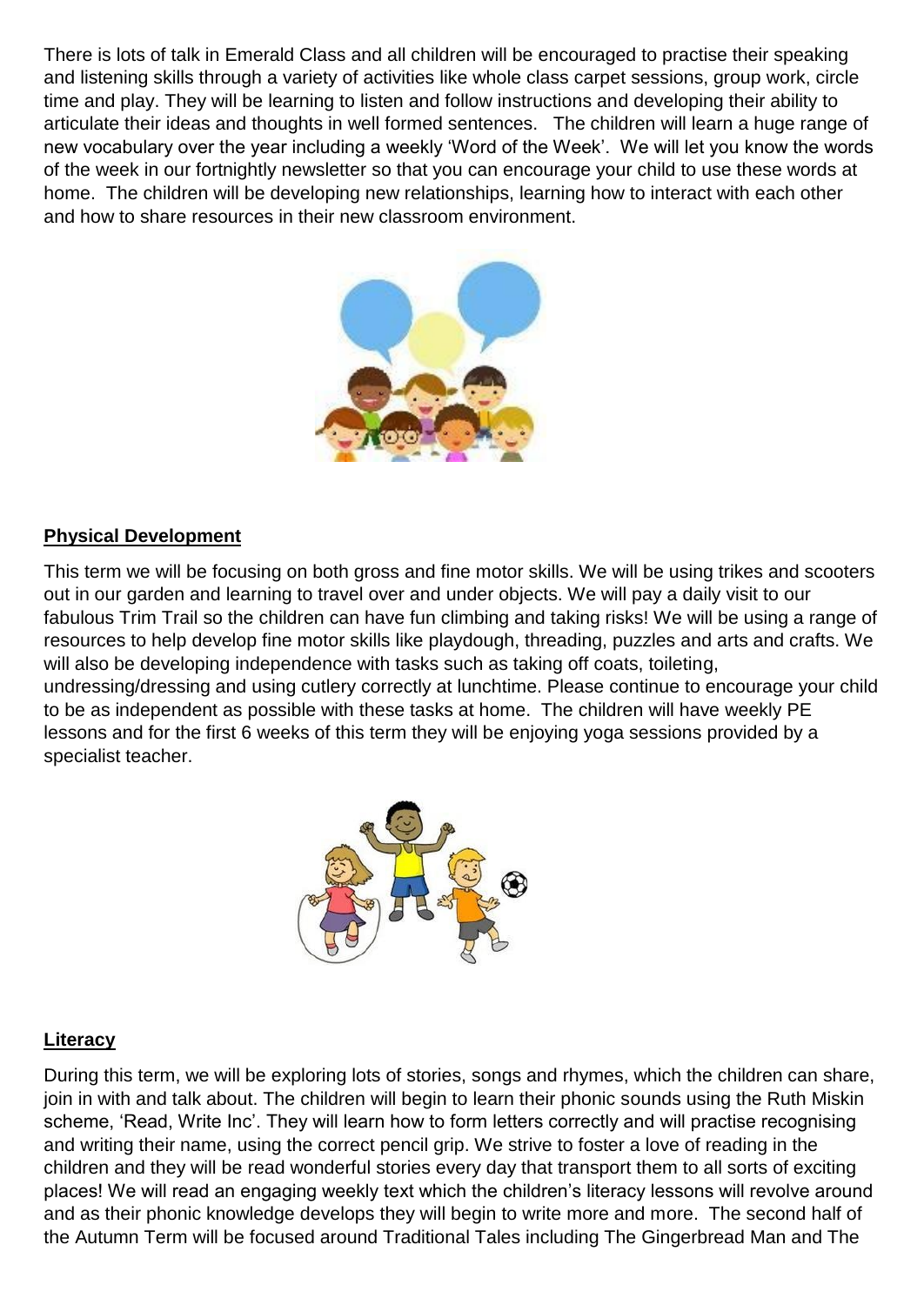Three Billy Goats Gruff. Individual reading books will be sent home during this term- more details to follow.

| Read Write to.     |        |        | Desktop Speed Sounds Chart |            |
|--------------------|--------|--------|----------------------------|------------|
| Speed Sounds Set 1 |        |        |                            |            |
| m<br>£П            | α<br>ъ | s<br>S | d<br>d                     |            |
| i                  | n<br>n | р<br>Ľ | g<br>ś                     | о<br>D     |
| c                  | k      | u<br>Ó | b                          |            |
| e<br>e             | l      | h<br>h | sh<br>SI.                  | ۲          |
| j                  | ν      | y      | w                          | th<br>t fa |
| z                  | ch     |        | x                          | ng<br>nk   |

### **Mathematics**

In maths, we will begin the term  $\frac{1}{2}$  by exploring positional language and we will complete our class calendar every morning to becon  $\frac{1}{1}$   $\frac{1}{1}$   $\frac{1}{1}$   $\frac{1}{1}$   $\frac{1}{1}$   $\frac{1}{1}$   $\frac{1}{1}$  as and months. The children will practise matching and sorting, comparing  $\frac{z}{2}$   $\frac{\log z}{\log z}$   $\frac{\log z}{\log z}$  size, mass and capacity. We also will be exploring patterns all around us!

numbers to 5 and how to identify one more or one less. We will begin to look at shapes and introduce time. Maths will be practical, engaging and fun!



# **Understanding the World**

Emerald Class will have lots of fun exploring the school and its surroundings. We will look at and discuss seasonal changes and talk about ourselves and our families. We will encourage and nurture curiosity in your children. We will spend lots of time outside, exploring nature and all its wonders! During this term, we will look at different celebrations and events including birthdays, Harvest, Diwali, Bonfire night, Remembrance Day and Christmas. If your family celebrates a special event, please let us know and we can talk about it in class. If you would like to come into school and share anything about your culture, religion or job with Emerald Class to help better their understanding of the world we would be very grateful and would welcome you with open arms

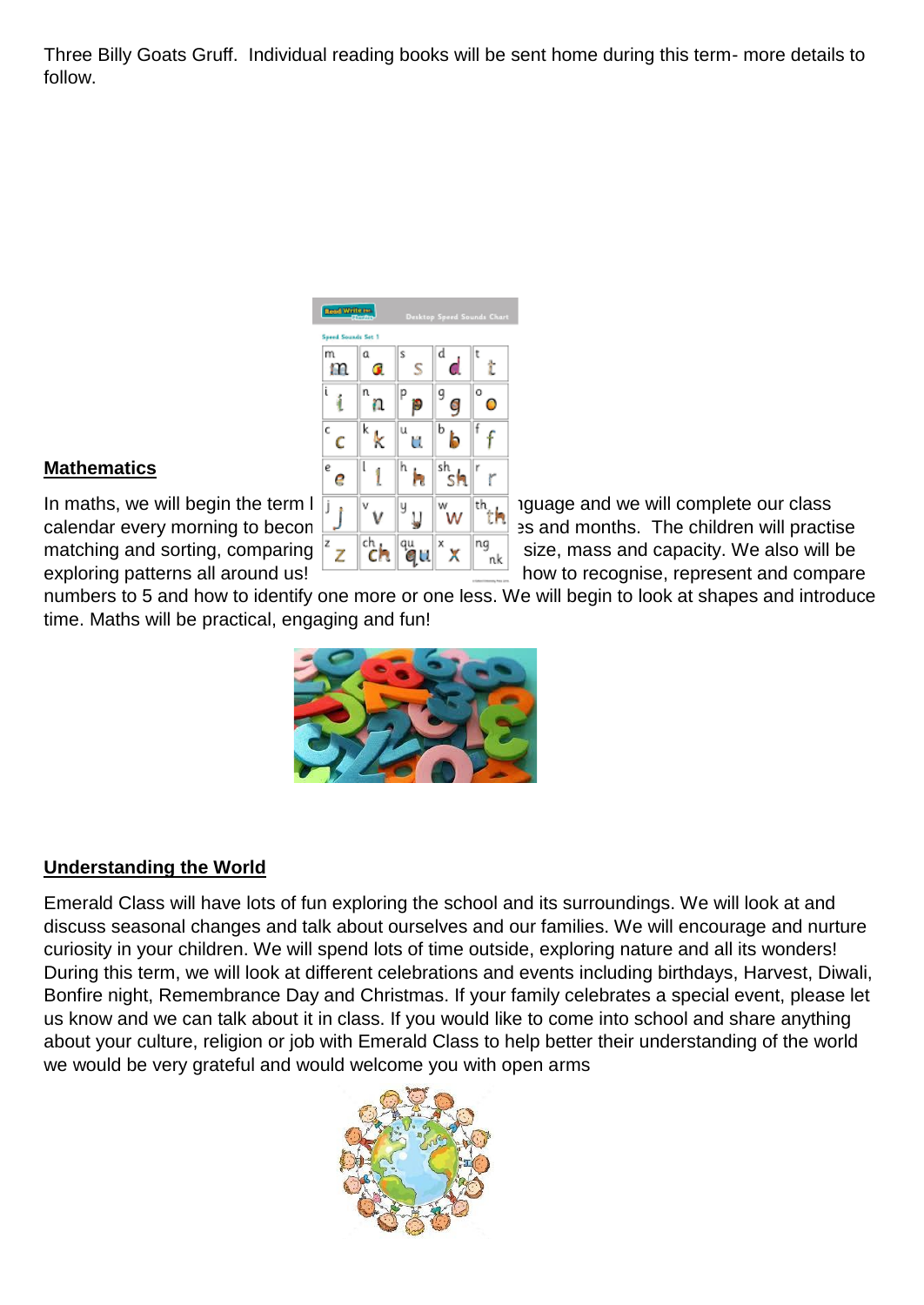# **Spanish**

Spanish will be taught once a week over the term by Mrs Laroche. The Children will carry out a variety of interactive and fun activities whilst learning Spanish. They will learn greetings, numbers, colours and shapes. Olé!



### **Expressive Arts and Design**

The children will have access to a range of creative resources which they can use throughout the day. Art skills will be taught over the term and creativity will be encouraged. Role-play will take place in the classroom and usually continues outside, being adapted by the children, according to their interests! Our role-play area will be transformed into a variety of different scenes over the year. We will listen to a variety of songs and the children will use percussion instruments. There will be lots of singing and dancing in Emerald Class!



# **Star of the Week**

Every Friday, I will be choosing one child to be the star of the week. This is based on our school's DARE values:

- **D**etermination
- **A**spiration
- **R**espect
- **E**nthusiasm

The children will also be able to collect dojo points for demonstrating these values during the school day – these count individually as well as for their house.

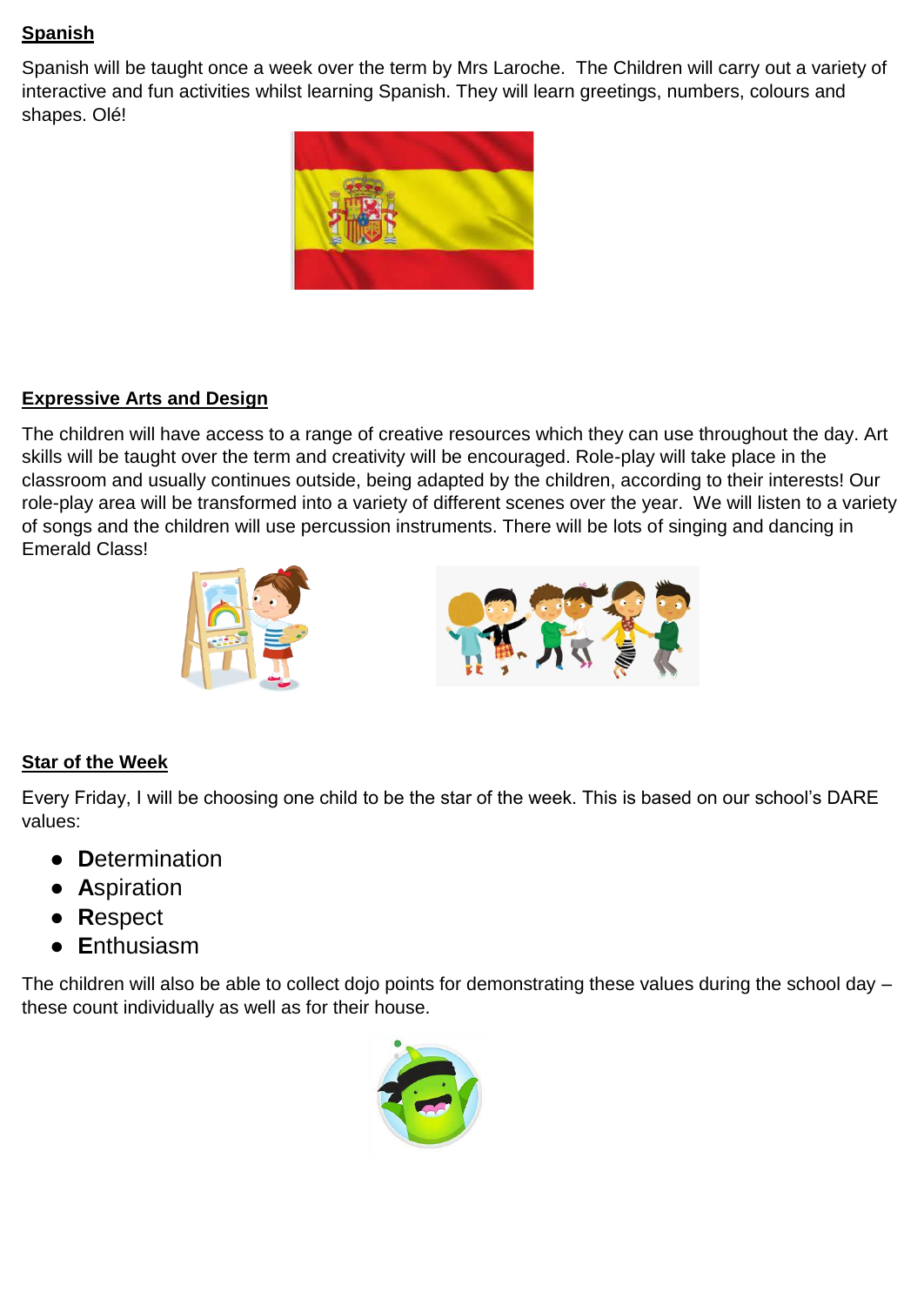#### **Penelope the Panda**

Our class panda Penelope, and her diary, will be sent home with the 'Star of The Week' every Friday. Each child will have the opportunity for Penelope to stay with them for 5 whole nights! Please return Penelope to school on Wednesday. In her diary, your child is free to write (you may want to scribe to begin with), draw, add photos to and create a memorable diary entry. We are looking forward to seeing Penelope's adventures!



# **Home Learning**

Regular phonic practice will help consolidate your child's learning in class. We will be holding a phonics meeting on Tuesday 28th September (see separate phonics letter from this week) to let you know all about the fantastic 'Read, Write Inc' scheme and how you can support your child with their phonics at home. After we have learnt a new phonic sound in class, we will send home a letter formation sheet for your child to practise at home. This letter formation sheet shows the special rhyme that your child has learnt to help them remember how to form the letter and we encourage them to say this rhyme as they are writing the letter. Please look out for these sheets in book bags. The sheets do not need to be returned to school and we suggest keeping them together in a special folder or book at home. We really appreciate your support with helping your child with their phonics learning. Please continue to share books with your child and read to them as much as possible. Modelling reading and instilling a love of books in your child is so important and will support their learning immensely.

#### **Learning Journeys**

Some of your child's learning will be recorded on Tapestry, where you will be able to see what they have been busy doing at school, a letter followed by an activation email will be sent to you shortly for this- look out for it and follow the instructions to activate. You can also add photographs and comments on to Tapestry- we would love to see what the children have been learning at home too!



I am very much looking forward to sharing a fun and enjoyable learning journey with the children this year and also working in a supportive partnership with you.

Please do not hesitate to come and ask me any questions, my door is always open.

Kind regards, Miss Mederson *Reception Teacher EYFS Lead*